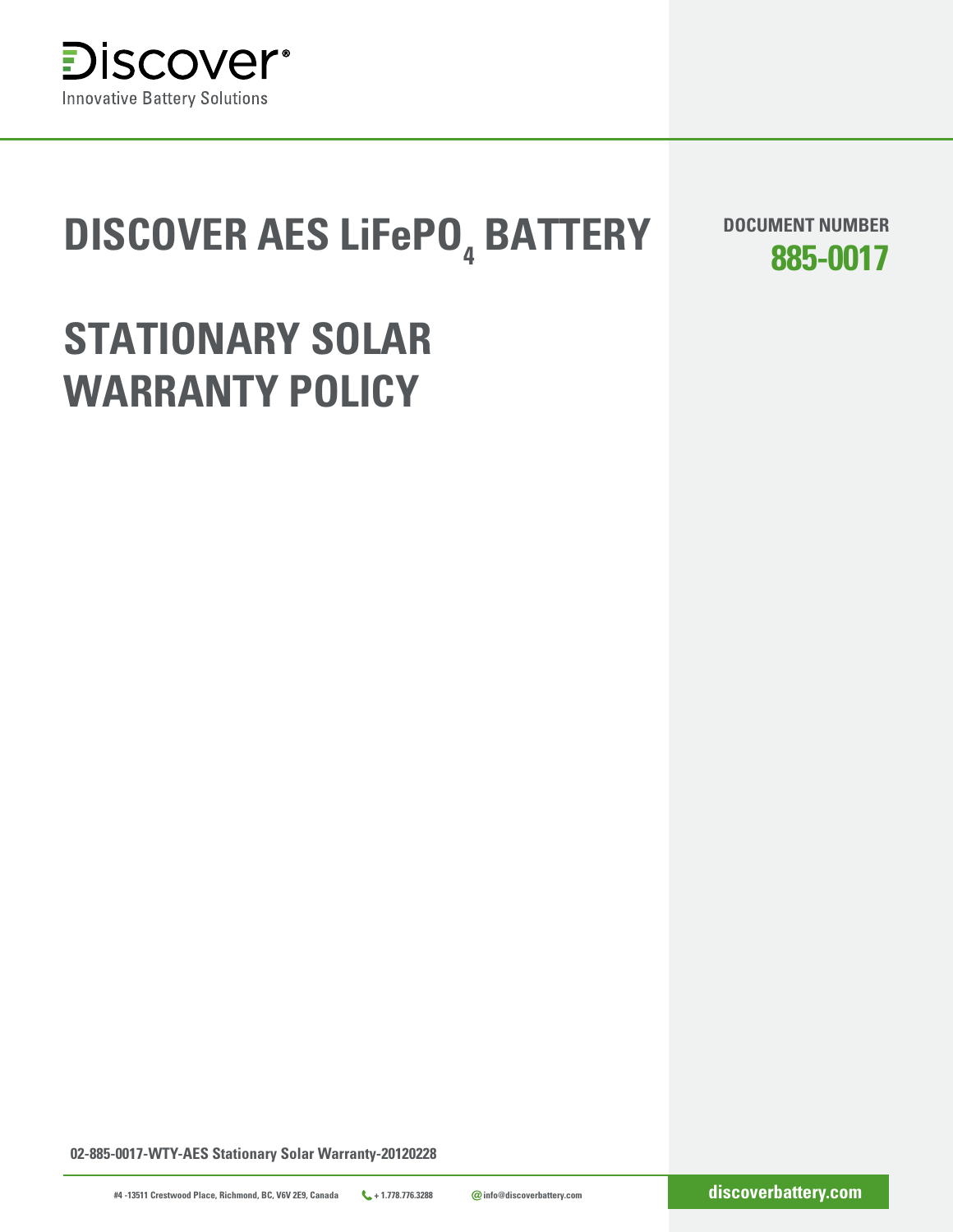**READ THIS DOCUMENT CAREFULLY:** Discover has spent over 10 years developing what we know to be some of the highest quality Advanced Energy Systems available in the market today. We have vast field and testing experience that we incorporate into our design criteria. This document attempts to educate and inform you on what to do and what not to do to protect your investment, and to provide you with the best warranty in the business. Most importantly we want to give you confidence you are buying an excellent product from a great company.

## **LIMITED PERFORMANCE WARRANTY**

Discover Energy Corp. ("Discover"), together with its agents, dealers, and distributors, warrants to the original product purchaser ("User"), that your Discover Advanced Energy System Battery ("Battery(ies)") will provide unlimited cycles while maintaining at least 60% of the original "Rated Capacity" for the earlier of the listed "Energy Period" or total "Energy Throughput" as per the table below, subject to the terms and conditions outlined herein.

#### **Stationary Energy Storage Application: Energy Throughput and Energy Period**

| <b>Battery Model</b> | <b>Volts / Rated Wh</b> | <b>Energy Period</b> | <b>Total Energy</b><br><b>Throughput</b> | <b>Annual Energy</b><br><b>Throughput Limit</b> | <b>Warranty Service</b><br>Level     |
|----------------------|-------------------------|----------------------|------------------------------------------|-------------------------------------------------|--------------------------------------|
| 44-24-2800           | 24V / 2816 Wh           | 10 Years             | 16 MWh                                   | 1600 kWh                                        | 10 years<br>performance<br>warranty. |
| 42-48-6650           | 48V / 6656 Wh           | 10 Years             | 38 MWh                                   | 3800 kWh                                        |                                      |

#### **Definitions**

**"Energy Throughput"** means the aggregate energy charged and discharged through the Battery as logged by the on-board data logger.

**"Rated Capacity"** means rated Watt-hour (Wh) capacity published for the Battery in Discover technical documentation at the time of manufacture.

**"Stationary Energy Storage Application"** means product application, typically off-grid solar, micro-grid or backup power, where the Battery is operated in a fixed and stationary position.

**"Mobile Application"** means product applications where the Battery is routinely exposed to vibration, lateral and/or vertical forces as a result of installation on, or inside, a moving apparatus.

**"Service Life"** means the total period in years from the initial commissioning date that the Battery is covered by this Limited Performance Warranty.

#### **LIMITATION ON APPLICATIONS**

Without the involvement of Discover in system design and Discover's express written authorization, the Battery is not intended for use in a Mobile Application, a stationary energy storage application greater than 100kW AC power, as a primary or backup power source for life support systems or other medical equipment, or any application where product failure could lead to injury to persons, loss of life or catastrophic property damage. To the extent permitted by law, Discover disclaims any and all liability arising out of any such use. Further, Discover reserves the right to refuse to service any Battery used for these purposes and disclaims any and all liability arising out of Discover's refusal to service.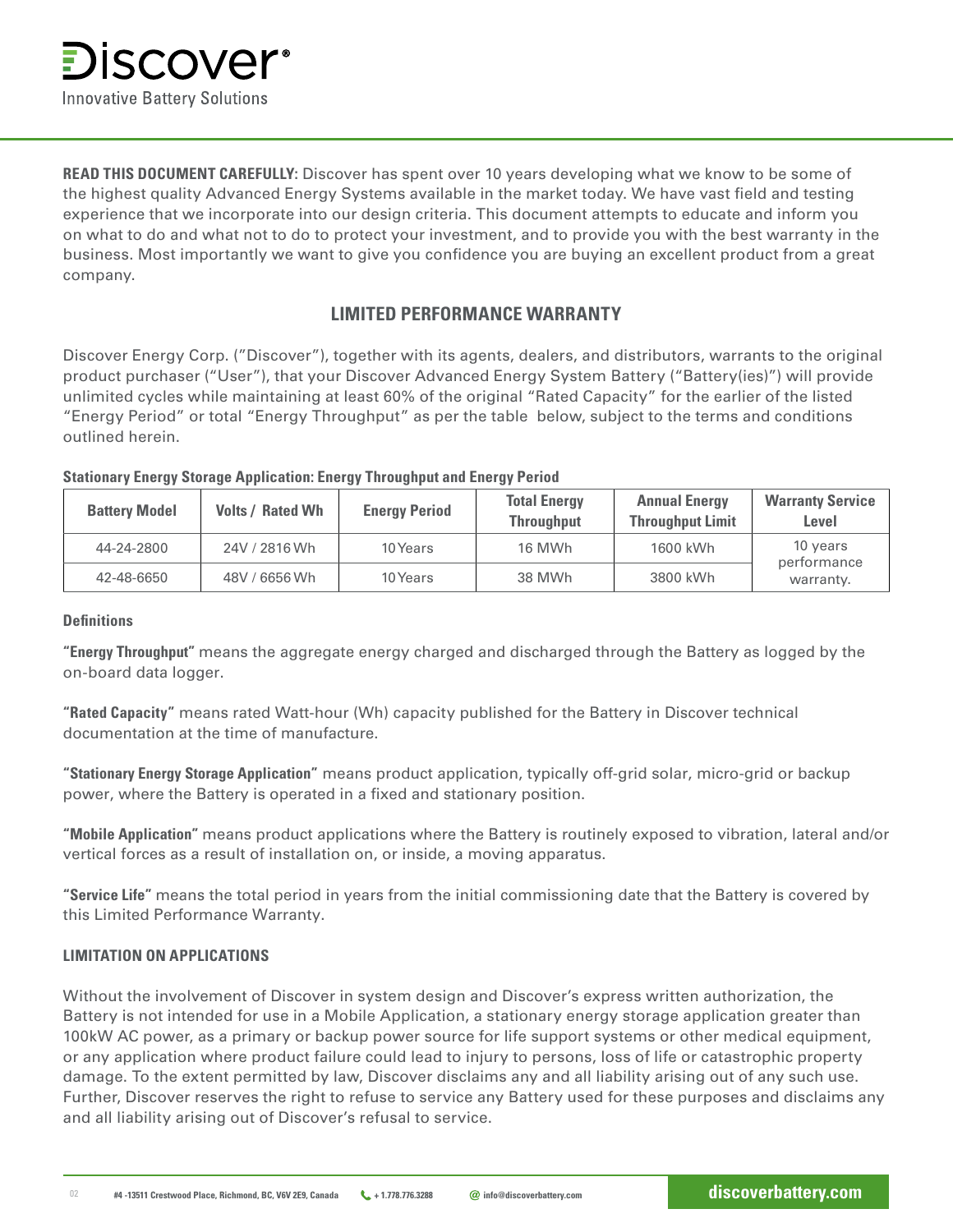#### **WARRANTY LIMITATIONS AND EXCLUSIONS**

**EXCEPT AS HEREIN EXPRESSLY STATED, THERE ARE NO WARRANTIES OR CONDITIONS, EXPRESS OR IMPLIED, BY OPERATION OF LAW OR OTHERWISE, FOR ANY BATTERY IDENTIFIED IN THIS LIMITED PERFORMANCE WARRANTY. DISCOVER DISCLAIMS THE IMPLIED WARRANTIES OF MERCHANTABILITY AND FITNESS FOR A PARTICULAR PURPOSE AND ALL OTHER WARRANTIES AND/ OR GUARANTEES, EXPRESS OR IMPLIED, AND, AS SUCH, THE SAME SHALL NOT APPLY TO THE BATTERIES. IN NO EVENT SHALL DISCOVER BE LIABLE FOR ANY SPECIAL, INCIDENTAL OR CONSEQUENTIAL DAMAGES OF ANY NATURE WHATSOEVER FOR ANY REASON (INCLUDING, WITHOUT LIMITATION, LOST PROFITS, LOSS OF USE, LOST EQUIPMENT OR LOST REVENUES) REGARDLESS OF THE LEGAL THEORY ON WHICH ANY SUCH CLAIM MAY BE MADE, EVEN IF ADVISED OF THE POSSIBILITY OF SUCH DAMAGES.** 

This warranty does not cover defects that are caused by normal wear and tear, inadequate maintenance, insufficient ventilation, transportation, storage or faulty repair, misuse, neglect, accident or abuse, modification to the Battery, failure to observe operating instructions and parameters or improper installation. This warranty does not cover defects caused by external influences while in the User's possession, including unusual physical or electrical stress such as power surges, uncontrolled voltages and currents, system harmonics, lightning, flood, fire, or accidents. This warranty does not cover any damage that may occur as a result of improper connection, system integration, or installation. This warranty does not cover consumable components including, but not limited to, fuses (or the cost to change a fuse) that are incorporated within the Battery for protection against external phenomena or operation outside of the preset parameters of the Battery.

For further clarity, this warranty is void if the Battery:

- 1. is continually operated (charge or discharge) at below, or above its specified temperature range (as measured and logged by the Battery internal data logger),
- 2. is operated at an average temperature exceeding 30 degrees Celsius / 86 degrees Fahrenheit over the life of the Battery (as measured and logged by the Battery internal data logger),
- 3. surpasses the annual or average annual Energy Throughput threshold which indicates the energy storage system is undersized (as measured and logged by the Battery internal data logger),
- 4. is not operated in accordance with the parameters as set forth in the English language version of the Operating Manual (all warnings and faults are measured and logged by the Battery internal data logger),
- 5. is charged by a charge curve, charge algorithm, micro-hydro or wind turbine generator or battery charger or other unregulated charge source, that has NOT been approved by Discover as set forth in the English language version of the Operating Manual (as measured and logged by the Battery internal data logger),
- 6. is subjected to excess vibration (as measured and logged by the Battery internal data logger),
- 7. data logger is destroyed or altered,
- 8. manufacturing date codes, safety certification numbers or serial and tracking numbers are destroyed or altered,
- 9. is disassembled, altered, or repaired by someone other than an authorized Discover agent,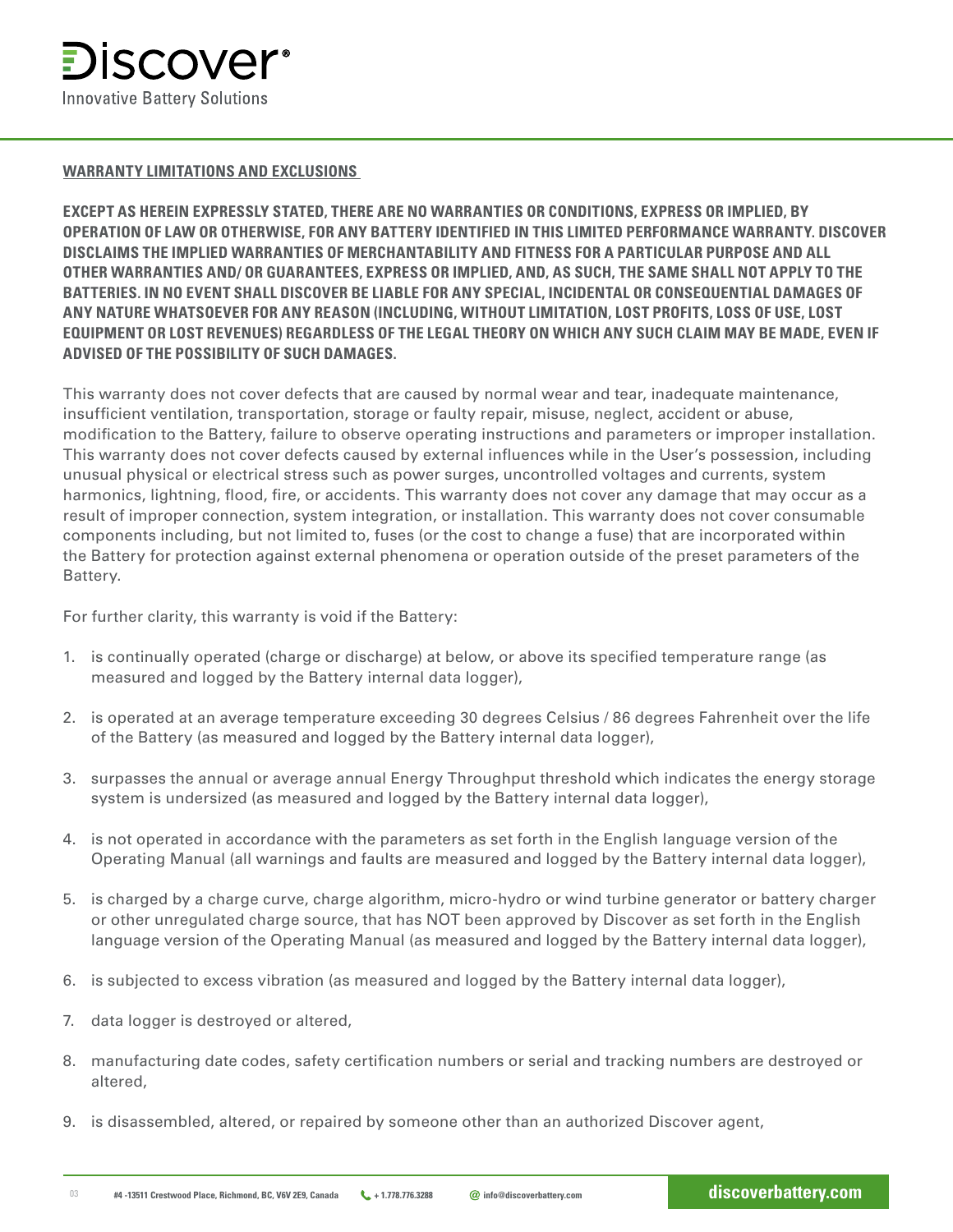- 10. is damage during shipping or installation,
- 11. is not installed in conjunction with adequate balance of system components,
- 12. is directly connected to a DC motor without the proper safety protection of, a motor controller, and or external motor voltage clamping systems,
- 13. is altered so that the BMS is bypassed,
- 14. is not properly protected from inrush current,
- 15. is subjected to terminal burn out,
- 16. is not registered with Discover at the time of commissioning which could delay or prevent the notification and required installation of firmware that updates the functionality of a single battery or the functionality of multiple batteries in a system,
- 17. when requested, data logs are not provided in support of a warranty claim.

#### **IMPORTANT:** PROPERLY PROTECT THE BATTERY WITHIN THE OVERALL INSTALLATION

Proper grounding, isolation, fusing, breakers and disconnects must be correctly used throughout the balance of system to effectively isolate and protect all components of the system against faults, short circuits, reverse polarity or component failure. The sizing of all system components should be determined using established electrical codes and standards and evaluated by certified engineers, electricians, and licensed installers. Although every Battery has internal circuitry, system firmware and fuses to protect the Battery from operation outside of its preset limits, additional balance of system protections must always be included (such as charge controllers) to protect the Battery from high voltage sources such as open PV voltage. The internal circuitry, system firmware and fusing will not protect the Battery from extreme electrical phenomena.

#### **REMINDER:** REGISTER YOUR BATTERY AND PROVIDE DATA LOG WHEN REQUESTED

#### **Exclusion for failure to provide data access or failure to register your Battery**

In order to provide this Limited Performance Warranty, Discover requires the ability to update your Battery's Firmware and Software. If your Battery is not registered with Discover, we may not be able to provide important system updates. System updates, or requests for system data can be performed during regular system maintenance. Any failure to install system updates when provided, or to provide data logged information upon request will void this Limited Performance Warranty.